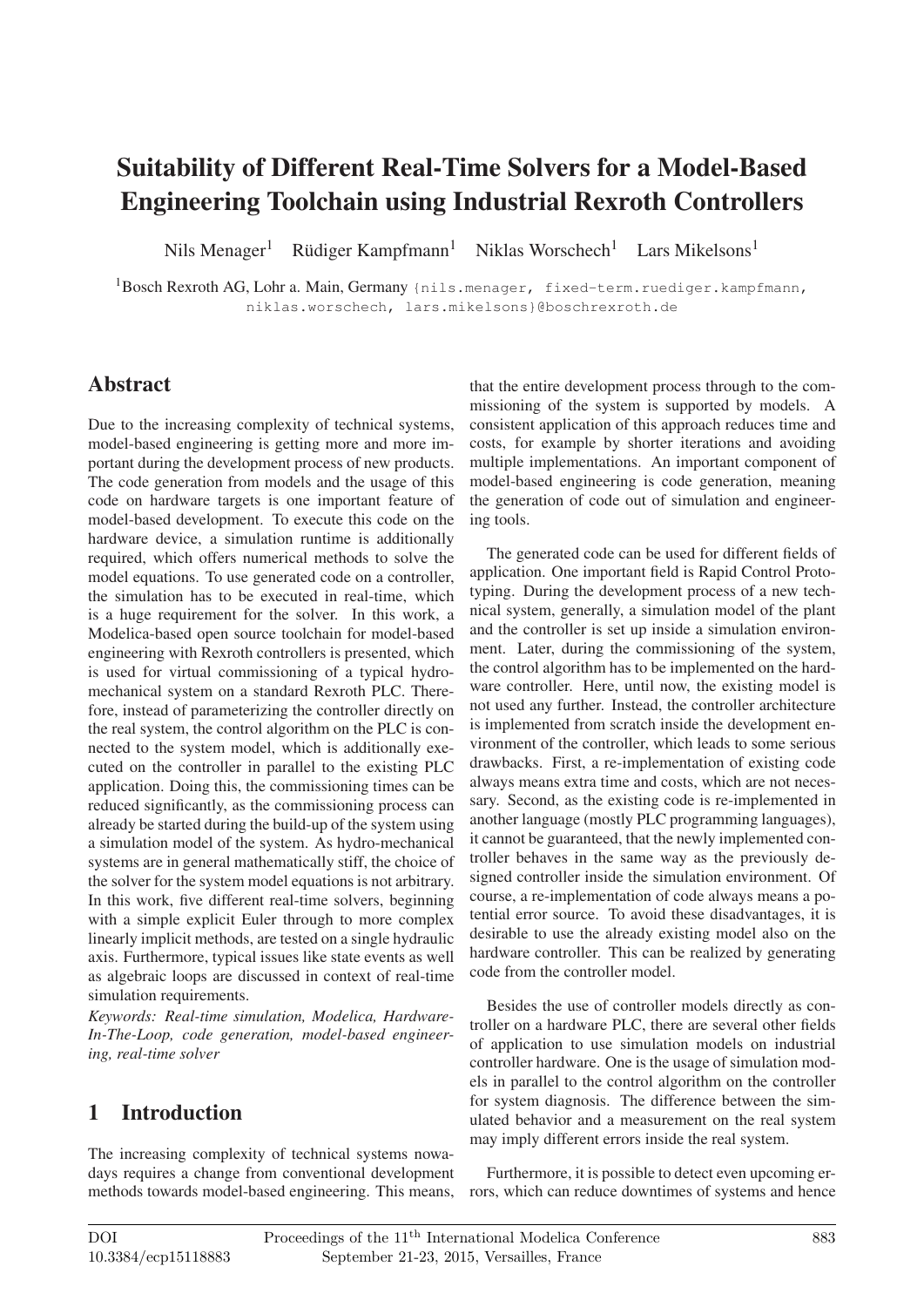reduces costs. It is imaginable to use the simulation model also for the control of the system using modern control strategies like Model Predictive Control. Here, with help of a dynamic model, which is set up during the development process anyway, the future behavior of the system is precalculated. This precalculation, in combination of a measurement of the current system behavior, is then used to determine an optimal control input to the system for the next time step.

There are already possibilities to generate code from simulation models and to run this code on real-time targets, for example using a toolchain based on MAT-LAB/Simulink. For Bosch Rexroth, this toolchain has some serious disadvantages. One is the fact, that the former described toolchain causes high costs due to the licence fees. Standard Rexroth customers have often no possibility to buy the software, which means that this toolchain is not accessible for them. Furthermore, the code generation module of Simulink is a black box. It is not possible to modify the code generation, for example if already existing basic functions (e.g. from an application programming interface) of the controller should directly be integrated into the generated code. Another disadvantage is the release frequency of MATLAB/Simulink (in general two new releases per year). As it remains unclear, whether there were changes inside the code generation module, all existing models have to be tested again with every new release of MATLAB/Simulink.

To avoid the disadvantages of the Simulink toolchain, an alternative toolchain based on Modelica models has been developed. This toolchain allows the user to execute Modelica models directly on Rexroth control hardware. To run the models on the controller, a simulation runtime is additionally necessary. Bosch Rexroth developes an own simulation runtime, written in C++. The simulation runtime manages the simulation, includes the numerical methods to solve the equations, is responsible for the data handling during the simulation and handles occuring events.

As the models should, for example, be used to control systems on real hardware targets, it is mandatory to run the execution of the controller model in real-time. The real-time simulation of a model is a huge requirement for the solver, as most of the common numerical methods (implicit methods like CVode and Radau) to solve the occuring equations cannot be used anymore, as they contain iterative elements, which make the execution time non-predictable. Hence, in this work, it is investigated, which numerical methods are suitable to simulate hydromechanical systems, which are in general mathematically stiff, under consideration of real-time requirements. Therefore, five different numerical ODE solver are compared regarding the suitability and accuracy of the solution.

### **1.1 Outline of this paper**

This paper is structured as follows. In the second section, the toolchain for model-based engineering using Modelica models is described. The third chapter deals with numerical methods for real-time simulation. In this chapter, a short mathematical background on the methods is given. In the fourth chapter, a virtual commissioning of a commonly occuring hydro-mechanical system (single axis system) is performed on a Bosch Rexroth XM22 industrial controller. Therefore, the simulation model of the system is executed in parallel to the controller code on the PLC. This is realized using the toolchain described before. It is investigated, which of the real-time solver presented in chapter 3 can be used to simulate the system properly. The fifth section summarizes the results of the application on the test example and rates the different solver regarding their suitability for real-time simulations on industrial hardware controllers. This contribution ends with an outlook on further investigations.

# **2 Toolchain for model-based engineering**

As already described in the introduction, one main toolchain used for model-based engineering is based on MATLAB/Simulink for the code-generation. Customers of small and medium-sized enterprises have often no possibility to use MATLAB/Simulink due to high licence fees. Furthermore, a toolchain based on a commercial tool has the disadvantage, that the models are in general encapsulated inside this tool. For an integrated, modelbased engineering it is necessary to exchange models with other tools. Therefore, a tool independent description language is essential. Hence, an alternative toolchain has been developed. The requirements on this toolchain are discussed in the following section, while the realization of this toolchain is described after that.

### **2.1 Requirements on the toolchain**

Bosch Rexroth offers both controller for industrial (e.g. Rexroth IndraControl XM22) and mobile (e.g. BODAS RC controller) applications. Hence, one requirement for the toolchain is to support both controller types without modifications on the controller. Further requirements result from the disadvantages already discussed in the introduction. The code generation should be modifiable and offer the possibility to add existing functions to the generated code. Additionally, the toolchain should not be mainly based on commercial tools, but on open standards. This is necessary to avoid external dependencies. Last but not least, the toolchain should be easy to use, so that engineers can intuitively make use of it.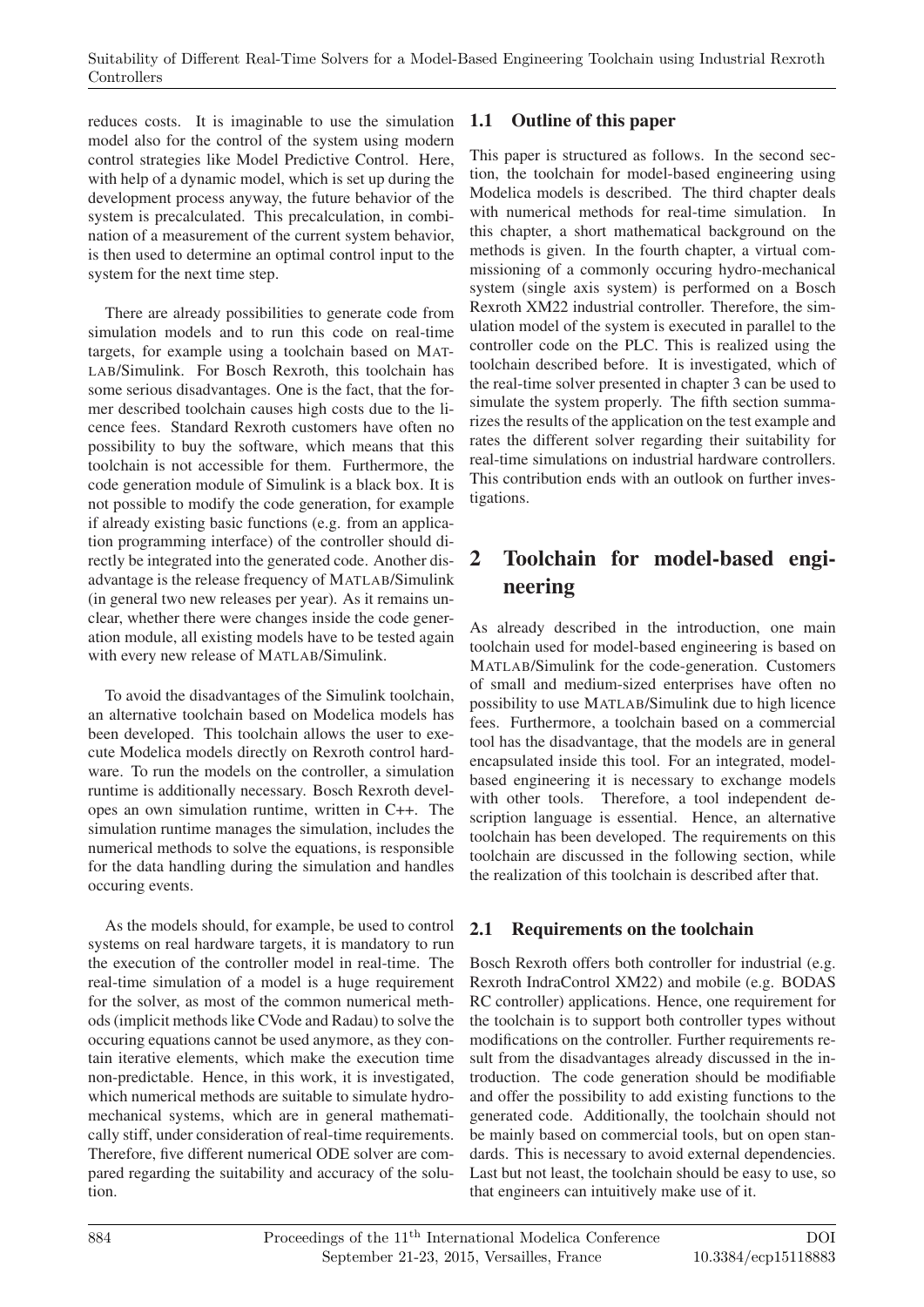

**Figure 1.** Structure of the Modelica-based toolchain

#### **2.2 Realization of the toolchain**

To avoid high costs and to allow an easy and uncomplicated re-use of models, the developed toolchain is based on Modelica models. Modelica is a modelling language, therefore, to generate executable code, a Modelica compiler is necessary. There exist both commercial (e.g. Dymola) and open source (e.g. OpenModelica) compiler. In this toolchain, of course, the open source OpenModelica compiler is used. One part of the compiler is the code generation. At this point, Bosch Rexroth has an own C++ code-generation. As this code generation module is self-written, it can easily be modified, for example if existing C/C++ libraries of the hardware should be used.

The generated C++-code from the code generation contains only the model. In order to execute this model, a simulation runtime is needed. The simulation runtime contains the numerical methods to solve the model equations and manages the simulation. This simulation runtime is also developed at Bosch Rexroth. Hence, it directly supports the generated code from the OpenModelica compiler. Both parts, the generated C++ code of the model and the C++ code of the simulation runtime, have then to be compiled for the control target. Therefore, a second compiler is needed. Each controller type, the industrial and the mobile controller, has its own operating system. Thus, a hardware-specific compiler is necessary.

The industrial controller used in this contribution is a Rexroth IndraControl XM22. This hardware is equipped with an Intel Atom x86 processor (1300 MHz). It works with the real-time operating system VxWorks. To generate executable code for this OS, the Windriver Workbench compiler is used. Using the Windriver Workbench compiler, both, the generated model code and the simulation runtime are compiled into a library, which is then, using the functionality of the *Motion Logic Programming Interface* (Engels and Gabler (2012)), integrated into a PLC project. The MLPI is an in-house developed interface (available in different languages as C/C++, C#, LabView, Matlab) to access controller func-

tionalities from outside. This includes for example reading/writing controller parameters and variables, starting and stopping applications, triggering tasks or executing motion commands. Additionally, MLPI can be used to link externally implemented code to a PLC function block. For setting up Rexroth industrial PLCs, *Indra-Works* as development platform is used. The function block has input and output variables, which allow the data exchange between the simulation model and the PLC program. The PLC project running on the controller may then contain different function blocks, some of them implemented in IEC 61131 code and some of them implemented in C/C++. The structure of the toolchain is shown in Figure 1.

The basis of the mobile controller is the TriCore chip. Executable code for this target can be generated using the HighTec TriCore compiler. It is necessary to use a C-API, which contains all the essential functions needed for e.g. creating tasks or apply programs to tasks. The C-API and both, the generated code from the model and the simulation runtime, are compiled into a *.hex*-file using the HighTec TriCore compiler. This file can then be flashed onto the device using the development platform *BODAS service*.

Note, that this toolchain fulfills all the requirements discussed before. Due to the usage of the open source OpenModelica compiler, the toolchain is less costintensive. Furthermore, it is fully compatible to the main controller types (industrial and mobile controller) available at Bosch Rexroth without any modifications on the hardware. Because of the own in-house developed code generation module and simulation runtime, needed changes, for example to use already existing external libraries, can easily be integrated. As the generated code is integrated into the existing development platforms of the controller, the engineer can keep on working in his familiar tool, e.g. in case of the industrial controller, the generated code is simply connected to a function block instead of programming the code in IEC 61131 languages. All features of the development platform, like diagnosis or visualization features, can be used in its entirety.

## **3 Introduction on numerical realtime solver**

The main focus in the development of ODE solvers, which are suitable for industrial problems, was to reduce the average computation time, while maintaining accuracy and robustness. Therefore, the widely spread solvers like Dassl or Radau use techniques like adaptive step-size control, i.e. only using small stepsizes, when necessary, or updating the Jacobian only, when convergence fails. This yields robust as well as effective solvers.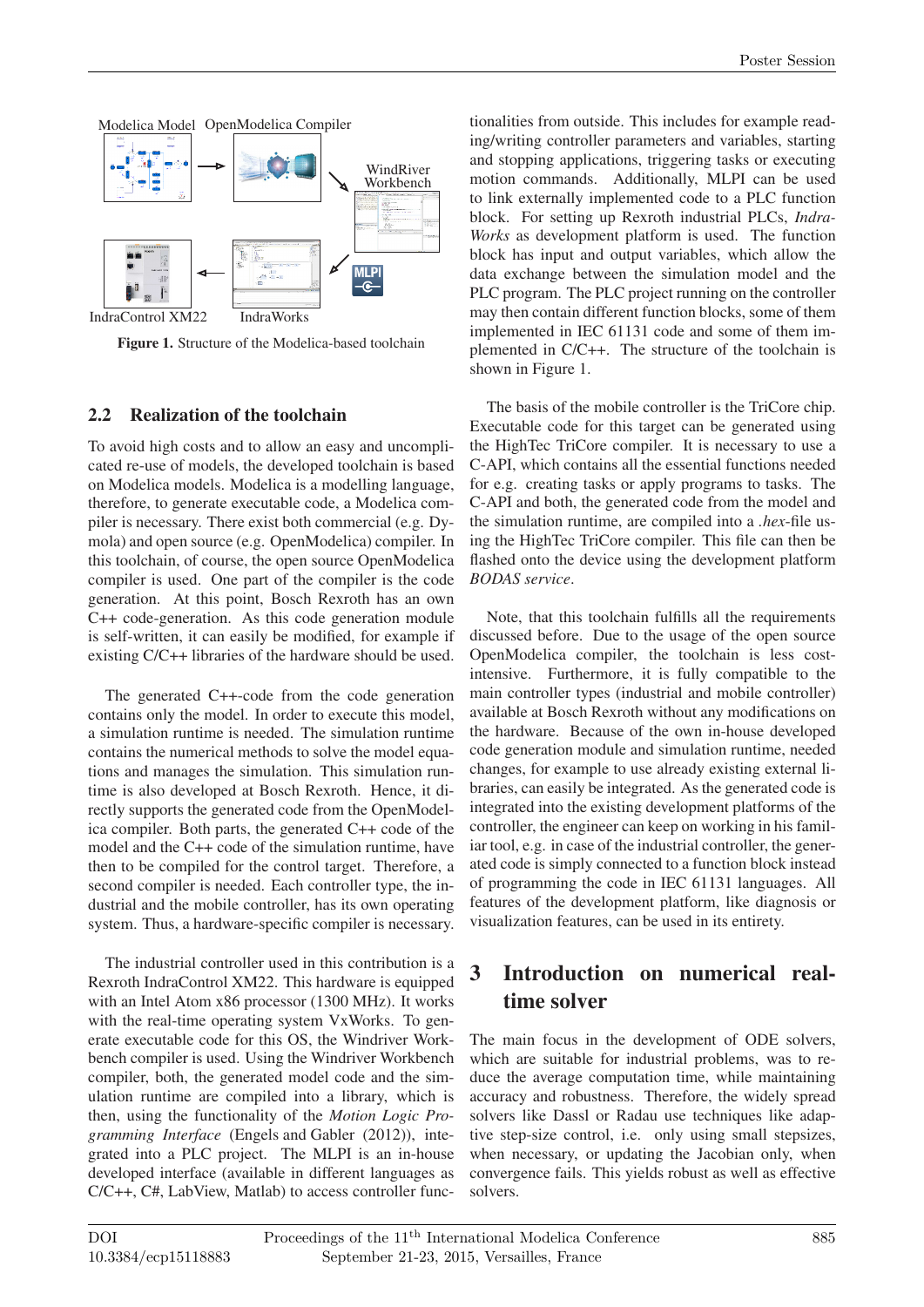Unfortunately, the requirements for a real-time solver are tremendously different. A solver of this kind has to guarantee that one timestep is always finished in limited time, i.e the real-time cycle. Thus always the worst case runtime has to be considered. If a small stepsize is required at a certain step, for example in order to maintain stability, this stepsize can be used everywhere, because the real-time solver has to provide enough computation time for the smallest required stepsize. With the same arguments the Jacobian, if needed in the algorithm, can be updated in every step. But there still remains a problem: the common, i.e. implicit, solvers also require solving of at least one nonlinear system. These systems require an iterative algorithm like Newton's method. Unfortunately, convergence in a certain number of iterations cannot be guaranteed.

Hence summing up all requirements, a real-time solver is a fixed step solver without nonlinear systems. Obviously, explicit Runge-Kutta methods fullfill these requirements. Thus the easiest deputy of that family, the Euler forward, is one of the most spread solvers for realtime simulation. Unfortunately, explicit methods come along with limited stability issues. This is especially a problem while dealing with stiff systems, for example hydro-mechanical problems. In section 4 it is investigated, whether they can deal with a hydraulic single axis. Therefore, the forward Euler and the classical 4th-order Runge Kutta are tested. Additionally highly stable methods for real-time simulation are needed, in order to handle stiff problems. Usually implicit Runge Kutta methods come along with good stability issues, but also with nonlinear systems (Cellier and Kofman (2006)).

Linearizing the Runge Kutta methods yields the family of Rosenbrock methods, also known as linear implicit Runge Kutta methods. They exhibit the same stability properties, while avoiding nonlinear systems. In the next subchapter a short overview of the methods used is given.

Further problems for real-time solvers are algebraic loops and events, because they can also require iterative algorithms. State events are discussed in the following sections. Nonlinear algebraic loops always require iterative algorithms like Newton's method. This means that a worst case runtime cannot be guaranteed anymore. Thus the models simulated in this contribution are free of this kind of problem.

#### **3.1 Rosenbrock methods**

For the model equation, given in state space form:

$$
\frac{\partial y}{\partial t} = f(y, t) \qquad y(t_0) = y_0
$$

 $f: \mathbb{R}^n \times [t_0, \infty] \to \mathbb{R}^n$   $t_0 \in \mathbb{R}$   $y_0 \in \mathbb{R}^n$ 

The simplest deputy of the Rosenbrock family is the linear implicit Euler, which is defined as:

$$
\left(\frac{1}{h}I - \frac{\partial f}{\partial y}(t_n, y_n)\right)u = f(t_n, y_n) + \frac{\partial f}{\partial t}(t_n, y_n)
$$

$$
y_{n+1} = y_n + u
$$

For higher order methods more stages are required. Therefore the efficient implementation of (Hairer and Wanner (2002)) is used. One step is given by:

$$
\left(\frac{1}{h\gamma_{ii}}I - \frac{\partial f}{\partial y}\left(t_n, y_n\right)\right)u_i = f\left(t_n + \alpha_i h, y_n + \sum_{j=1}^{i-1} a_{ij}u_j\right)
$$

$$
+\sum_{j=1}^{i-1}\frac{c_{ij}}{h}u_j+\gamma_i h \frac{\partial f}{\partial t}\Bigl(t_n,y_n\Bigr) \qquad i=1,\ldots,s
$$

$$
y_{n+1}=y_n+\sum_{j=1}^s m_j u_j,
$$

whereas  $\gamma_{ij}, \alpha_i, c_{ij}, m_i$  are constants. Using special sets of constants, methods of different orders can be obtained. In this contribution, Rosenbrock methods requiring one, two and three function evaluations per step are considered. The Rosenbrock method with one function evaluation is the linear implicit Euler described before and has therefore order one. One additional function evaluation, together with the constants of ROS3P (Lang and Verwer (2001)) yields a method of order three, while a method of order four (ROS4L) can be obtained with three function evaluations and the constants of the L-stable method described in (Hairer and Wanner (2002)). All methods used here are A-stable, the latter is even L-stable. Note, that using these Rosenbrock methods, the number of necessary function evaluations is reduced by one, due to a smart choice of the constants (Hairer and Wanner (2002)).

The occuring Jacobian is numerically approximated using forward finite differences and is updated once a step. For some applications, using coloured Jacobians, the number of function evaluations can be reduced (Braun et al. (2012)).

#### **3.2 State events**

For each state event a corresponding zero function and a boolean condition variable are generated. When a certain state event occurs, the corresponding function changes its sign and the condition variable becomes true. Usually in offline simulation, iterative algorithms like the Bisection method are used to localize the zero crossing. For real-time applications this algorithms cannot be used due to their iterative components. Therefore, two simple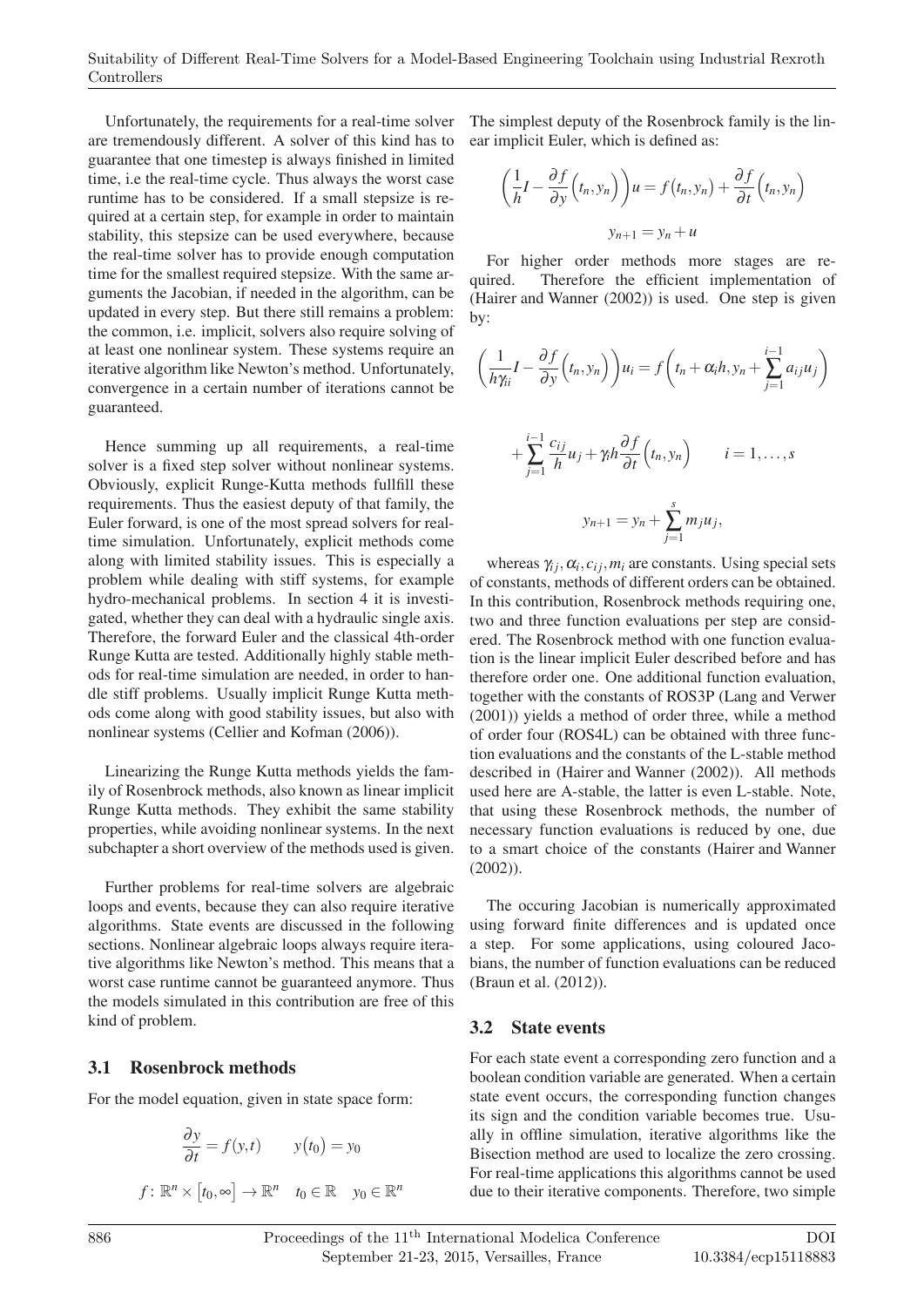methods were implemented to localize the state events without iterative parts.

The first approach is probably the simplest event handling. A change of sign of the zero function is just recognized and the corresponding condition variable is set to true. No zero search algorithm is executed. Afterwards, the equations are evaluated repeatedly until a consistent status is reached. This means, that all condition variables do not change anymore. This procedure is known as event iteration and is required because the occurrence of one event might trigger another event. This approach corresponds to replacing all state events in the Modelica model with the *noEvent operator*. Hence, the accuracy of this method is strictly limited. Also two or more occuring zero crossings within one step cannot be handled. The big advantage of this approach is that there is only little additional effort and simple models with state events can be simulated.

The second approach used is based on linear interpolation. If a zero function changes its sign, the zero crossing is located with linear interpolation. Afterwards, by using linear interpolation, the states at the time of the zero crossing are computed and the corresponding condition is set to true. Then also the equations are evaluated repeatedly until a consistent status is reached as mentioned above. Because only a smaller step than the desired stepsize was executed, the simulation time is not synchronous to the controller clock anymore. Therefore the stepsize of the next step is increased. This procedure only requires one integration and interpolation per step, so that again not much additional effort is added for the event handling. As mentioned above, using the absolute time has to be avoided. In this case, the time relative to the last succesful step is sufficient. For some problems, especially when the zero functions show nearly linear behaviour, this method provides quite good results. Also multiple zero crossings in one step can be handled. One big problem of this approach is that the occurrence of events in one step after another may lead to the fact, that the simulation time and the real time cannot get synchronous anymore.

The main disadvantage of this two approaches is that, without iterative algorithms, no certain accuracy can be guaranteed for the location of the zero crossings. This yields not only bad simulation results but also can cause inconsistent switching, i.e the event iteration is not converging and has to be aborted after a certain number of steps. In this case, the simulation cannot be proceeded. Also only one event per integration step can be handled. This drawbacks have to be avoided at the model side. It is obvious that not all models can be simulated in real time due to their complexity. Therefore, the models have to be simplified for online simulation. Summing up, for applications which should run a long time, like control

algorithms, state events have to be strictly avoided. However, for applications which only run a certain time, like the plant model for the virtual commissioning presented in this contribution, state events can be tolerated, as long as the models can be simulated during the required time.

# **4 Virtual commissioning of a single axis system on a Rexroth PLC**

In this contribution, a virtual commissioning of a hydromechanical system is performed, outlining the advantages of model-based engineering methods. As system, a single hydraulic axis is considered. The Modelica representation of this system is shown in Figure 2. The model contains a differential cylinder, a valve to control the volume flow, the pressure supply and the tank, and sensors to measure the piston position and the pressures in chamber A and B, respectively, of the cylinder. As already mentioned in section 3, for this contribution, the components of the system model are simplified with respect to events and hence do not contain any friction. The cylinder model does consider end stops, but the cyclinder is only moved inside its feasible range anyway. As controller, a P controller with velocity feed forward and active damping, is used, which is also available inside the simulation environment. This motion controller has three inputs and one output. As input, the pressures in cylinder chambers A and B and the current piston position of the cylinder are required. The calculated output is the valve command value. Overall, there are four control parameter to choose. As desired aim of the control, a velocity profile for the cylinder piston is predefined. To avoid a re-implementation of the control algorithm on the PLC, the described toolchain is used to transfer the simulation model of the controller on the PLC. The integration into the PLC project is realized using a function block, which includes the required inputs and outputs, which are used to pass the signals of the machine to the control algorithm and get the command values from the controller.

Until now, following the standard product development process, the two phases *system design* and *commissioning* are handled independently and consecutively. Hence, the commissioning of the system, which means the testing and optimization of the controller code, which is executed in real time on industrial control hardware, can be started not until the entire system is built up and supplied with electricity. At this time, the system is already built inside the customers buildings and therefore ties up capital and space. If the controller code can be tested in parallel to the system design and before the real system is built up, the overall project time can be significantly reduced.

In order to test the controller code without having the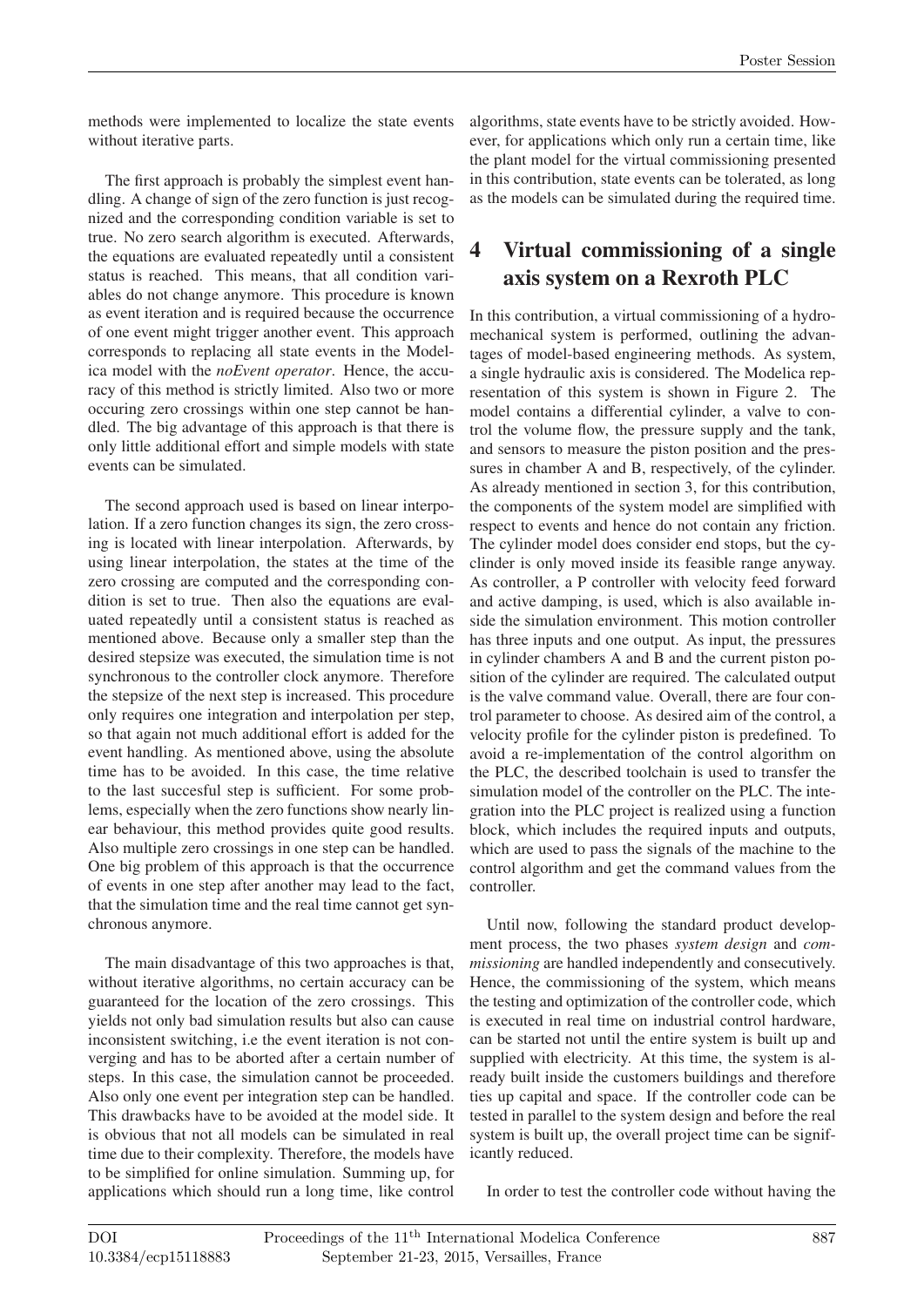

**Figure 2.** Simulation model of the single axis system

real system, the simulation model of the system is used to virtually commission the controller. There are several possibilities to perform the virtual commissioning. First, it is possible to run the simulation inside the simulation environment on a basic desktop computer. The hardware controller is then connected to the computer using a Hardware-In-The-Loop-setup. This approach has the disadvantage, that the simulation of the system is not executed in real time. Therefore, to synchronize the simulation and the hardware controller, the controller has to be slowed down to the simulation speed (Hofmann et al. (2015)). Hence, the real-time capability can not be verified using this strategy. A second possibility is to run the simulation on a special real-time hardware. With this approach, the real-time capability can be investigated, but additional hardware, which is only used for the commissioning, is necessary, which leads to high costs. This drawback can be avoided, if the PLC itself is used as real-time platform. As this hardware exists anyway to run the controller code, the simulation code of the plant, which is necessary for the virtual commissioning, can be executed in parallel on the same hardware. Thus, no additional hardware is needed in this case.

The simulation model of the system, which is available in Modelica, is also attached to a function block inside *IndraWorks* using the toolchain described in section 2.2. The three inputs of the controller are connected to the corresponding outputs of the function block containing the simulation model. In the same way, the output of the controller function block is connected to the input of the plant function block. To simulate the system behaviour properly, the calculation has to happen in real time. As the hydro-mechanical system is mathematically stiff, the used solver has to be chosen deliberately. The cycle time for the controller and the step size for the simulation is set to 1 ms.

#### **4.1 Investigation on different solvers for the simulation**

In a first step, before the virtual commissioning is performed, it is investigated, which solver is suitable to simulate the plant model and offers the best accuracy. Therefore, only the simulation of the system, without influences from the controller, is considered. This is necessary, because the controller can, under certain circumstances, compensate potential errors of the numerical method.

Hence, a special stimulus (sine with frequency  $f =$ 0.5Hz and amplitude  $\hat{v} = 2$ ) is applied to the input of the system, which is the input on the valve. The simulation results using the different solvers are finally compared to reference results. Reference results are obtained using the CVode solver in an offline simulation. Figure 3 shows the reference result for the output variable, the piston position of the cylinder.

Five different solver, the explicit Euler method, the explicit 4th order Runge-Kutta method as well as three different linear implicit Rosenbrock methods (order one, three and four), are used to simulate the single axis model.

#### **4.1.1 Explicit methods**

The Euler forward method is an explicit method and the easiest way to solve differential equations. Therefore, this numerical method is often used for real-time simulation. Because of the limited stability region (Cellier and Kofman (2006)), this method is not suitable for solving mathematically stiff systems like the hydromechanical single axis system. Using the forward Euler method in order to simulate, some variables attain physically nonsensical values (e.g. negative pressures). Hence, the simulation fails.



**Figure 3.** Reference result Piston Position generated with CVode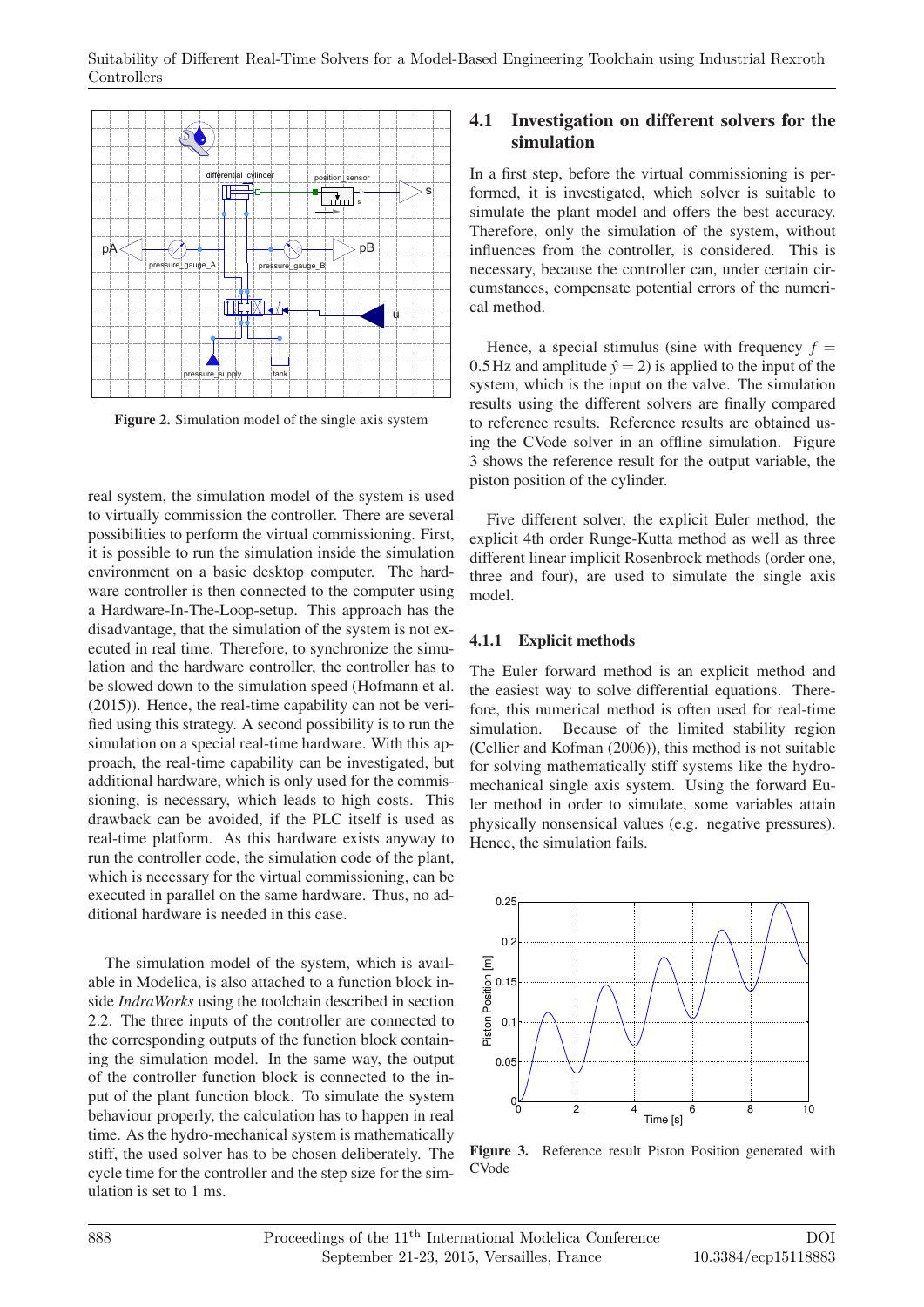The explicit 4th order Runge Kutta method is also not suitable for stiff systems and shows the same behaviour as the forward Euler. Using this method, the simulation fails for the same reasons as mentioned above.

#### **4.1.2 Rosenbrock methods**

The Rosenbrock methods of order one, three and four can be used to simulate the system. In order to evaluate the accuracy of the method, the difference between the simulation result using each solver and the reference result is plotted. This difference can be seen in Figure 4. For the simulation, a step size of  $h = 20$  ms is used.

### **4.2 Investigation on event handling using the example of a bouncing ball**

The implemented event handling is tested in combination with the bouncing ball example. Both approaches described in chapter 3, with and without interpolation of the zero function, illustrate the physical effect, as soon as the ball hits the underground. But there are differences, when it comes to accuracy. The bouncing ball model is simulated for 0,75 s with a cycle time of 10ms and the ROS4L. During this time, the ball hits the ground exactly once. Figure 5 shows the simulation results.

Without any interpolation, the event is detected 39mm below the underground (red curve). When using a linear interpolation to determine the zero crossing more precisely, the penetration of the ball can be reduced to  $10^{-9}$  mm (blue curve). Even though the good accuracy might result from the fact, that the zero function for this example does not differ much from a straight line, it can be seen, that the linear interpolation yields convenient results, at least for some problems.



**Figure 4.** Difference between Rosenbrock methods and reference result [red: linear-implicit Euler; green: Rosenbrock method order 3 (ROS3P); blue: Rosenbrock method 4 (Lstable)]



**Figure 5.** Bouncing Ball [red: with interpolation of zero function; blue: without interpolation of zero function]

In case, that more complex systems with multiple events are regarded, this simple state-event handling does not work. This applies for example for a complex stickslip friction model. Hence, such effects are not included in the single axis model used in this contribution.

#### **4.3 Practical application of the virtual commissioning**

For the virtual commissioning, the stimulus described in section 4.1 is removed and the model is coupled with the controller on the PLC and then simulated in real time.

As the explicit methods fail to solve the plant model equations anyway, only the Rosenbrock methods are considered for the virtual commissioning. Within these methods, the main computational effort is not induced by the methods themselves, but through the function and Jacobian evaluations. Hence, in order to achieve the desired cycle time of 1 ms, the linear implicit Euler method is chosen for the virtual commissioning of the single axis, because it needs only one function and Jacobian evaluation per step. As shown in the passage above, this method yields the worst results, however the accuracy is still good enough for this problem.

Figure 6 shows the results of the virtual comissioning. The actual position of the piston and the desired one show a very good agreement. So the parameterization of the controller is appropiate for this problem and the controller can be used on the real system. Using the method of virtual commissioning, the commissioning time can be reduced significantly. Even though the control algorithm is tested and parameterized after the virtual commissioning, a fine adjustment of the control parameters has to be performed, as soon as the control hardware is connected to the real machine. This is necessary, be-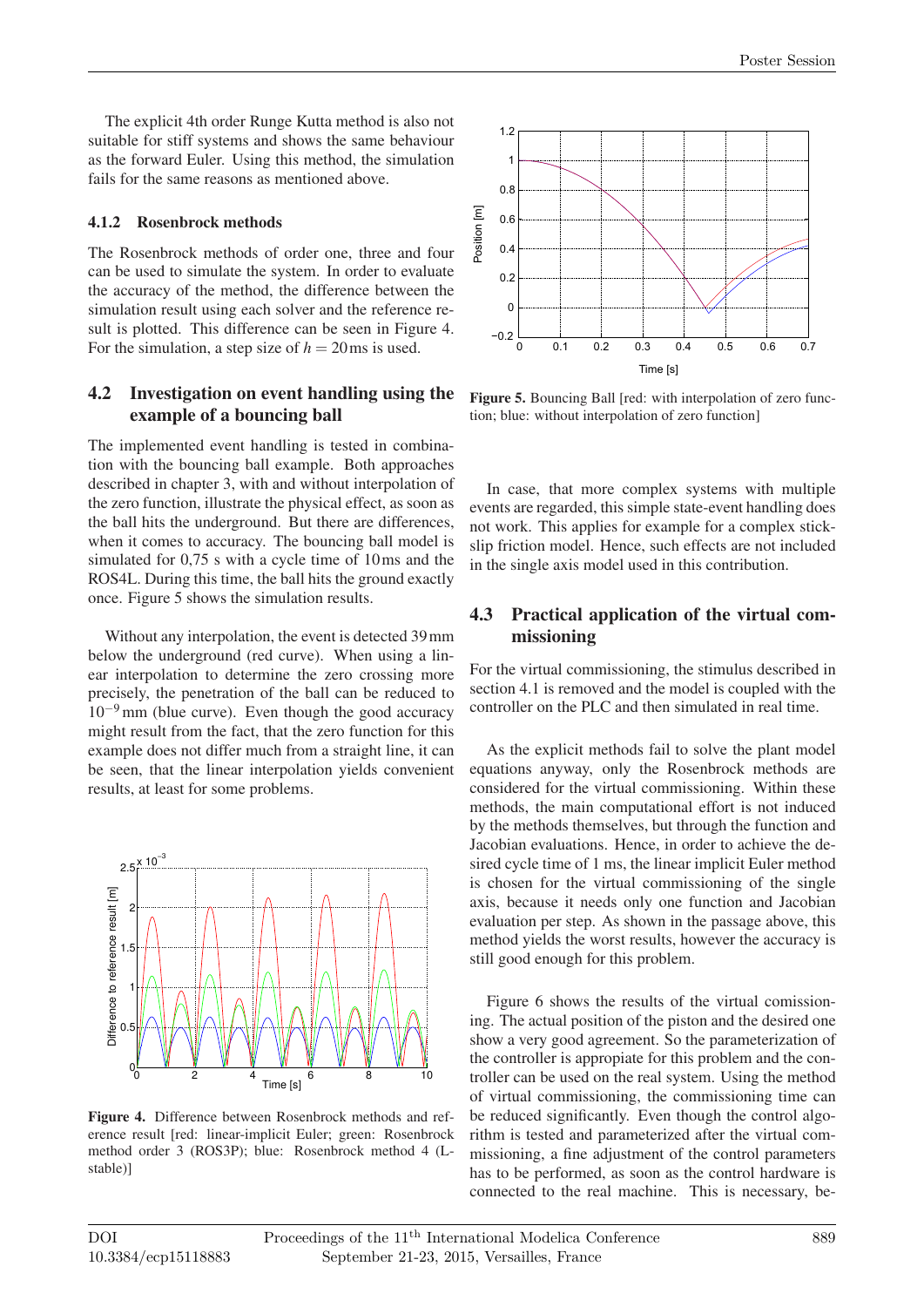

**Figure 6.** Comparison of the desired and actual behaviour after performing the virtual commissioning; used numerical method: Rosenbrock order 1

cause the behaviour of the virtual plant differs from the real system due to model inaccuracies.

## **5 Conclusion**

In this work, a toolchain to run Modelica models on real hardware controller is presented. This toolchain allows the user to link both, the C/C++ code generated from the Modelica models and a simulation runtime to execute the simulation, to a PLC function block. Using this toolchain, it is possible to realize a virtual commissioning. The method of virtual commissioning allows the engineer to test and optimize the controller code before the real system exists. The controller on the PLC is therefore connected to the simulation model, which is running on the PLC, instead of the real system. The PLC acts in this case as both, a classical PLC for the control tasks and a real-time hardware target to simulate the virtual plant, at the same time. To run the simulation in real time, special numerical methods with real-time capability are necessary.

Therefore, different real-time solver were compared. In a first benchmark, the accuracy of the solver was analyzed on a mathematical stiff hydro-mechanical system (single axis system). It was shown, that explicit integration methods, such as the commonly used Euler forward and explicit Runge Kutta methods, fail to solve the occuring model equations and are therefore not usable for the simulation of plant models. The Rosenbrock methods presented in section 3.1, on the other hand, are in general suitable to solve stiff differential equations. As expected, the accuracy of the result depends on the order of the numerical method. The higher the order of the method, the smaller the error for a constant step size (see Figure 4).

When using simulation models on a hardware in real time, some issues have to be considered. While state events have to be strictly avoided, if the model, e.g. a control algorithm, is proposed to run within a real life application, they can be tolerated in models, which are only used for testing in a defined time range. This applies to the plant model used for the virtual commissioning.

# **6 Outlook**

A different approach is, instead of designing a separate control algorithm like the P controller with velocity feed forward, to use the plant model directly for the control realizing a *Model Predictive Control*. Using this method, an optimal control problem has to be solved in every realtime cycle. The solution of the optimal control problem is equivalent to the optimal control input to the system in the next time step. The computation of the dynamic optimization problem is very time-consuming, which is a huge challenge.

Plant models, which contain numerous events, are still a problem for numerical real-time solvers. To improve the performance of the Rosenbrock methods in combination with state events is still an open task. As it is described, several state events like end stops (e.g. in the cylinder or the ground in the bouncing ball example) can be handled already now. Other events, especially deriving from friction, do not work properly today.

Especially if small cycle-times are required for the control, efficient code is essential to reduce simulation times. For the simulation of the models on the hardware target, the entire simulation runtime, which is also used for offline simulations, is utilized. This runtime contains features, like writing output files or dynamic state selection, which are not necessary for real-time simulations.

### **References**

- W. Braun, S. Gallardo-Yances, K. Link, and B. Bachmann. Fast simulation of fluid models with colored jacobians. In *Proceedings of the 9th Modelica Conference, Munich, Germany, Modelica Association*, 2012.
- F. E. Cellier and E. Kofman. *Continuous System Simulation*. Springer, 2006.
- E. Engels and T. Gabler. Universelle Programmierschnittstelle für Motion-Logic Systeme. In *Struktur, Funktionen und Anwendung in Forschung und Lehre, Tagungsband AALE*, 2012.
- E. Hairer and G. Wanner. *Solving Ordinary Differential Equations II - Stiff and Differential-Algebraic Problems*. Springer, 2002.